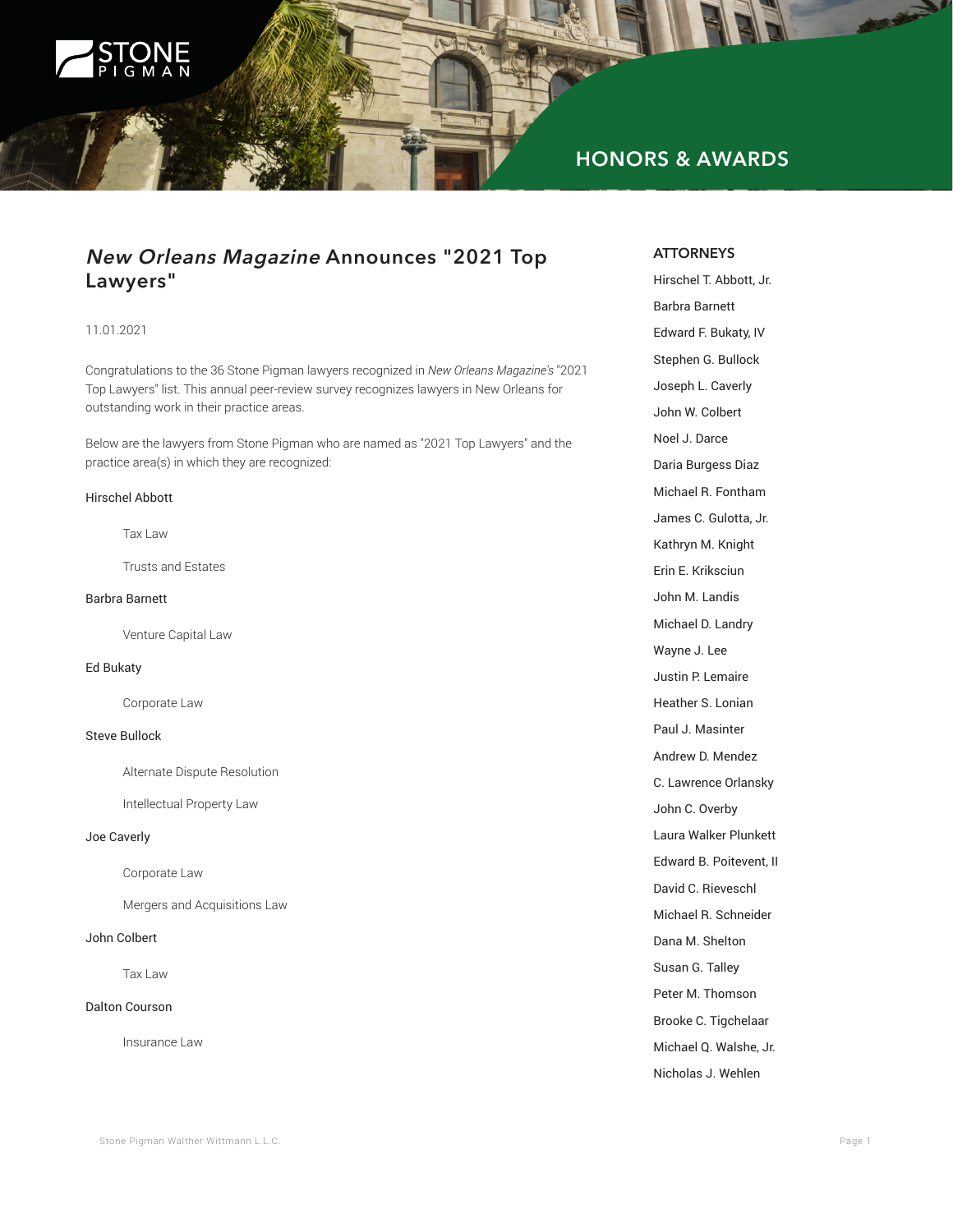

Mortgage Banking Foreclosure Law

#### Noel Darce

Energy Law

Natural Resource Law

## Daria Diaz

Environmental Law

#### Mike Fontham

Appellate Practice

#### Jay Gulotta

Antitrust Law

#### Kathryn Knight

Gaming Law

Labor and Employment Law

#### Erin Kriksciun

Non-Profit/Charities Law

Trusts and Estates

# John Landis

Bankruptcy and Creditor Debtor Rights/Insolvency and Reorganization Law

Construction Law

# Mike Landry

Corporate Law

# Wayne Lee

Insurance Law

Mass Tort Litigation/Class Actions

#### Justin Lemaire

Commercial Litigation

# **HONORS & AWARDS**

Scott T. Whittaker Rachel Wendt Wisdom Phillip A. Wittmann Bryant S. York

لحت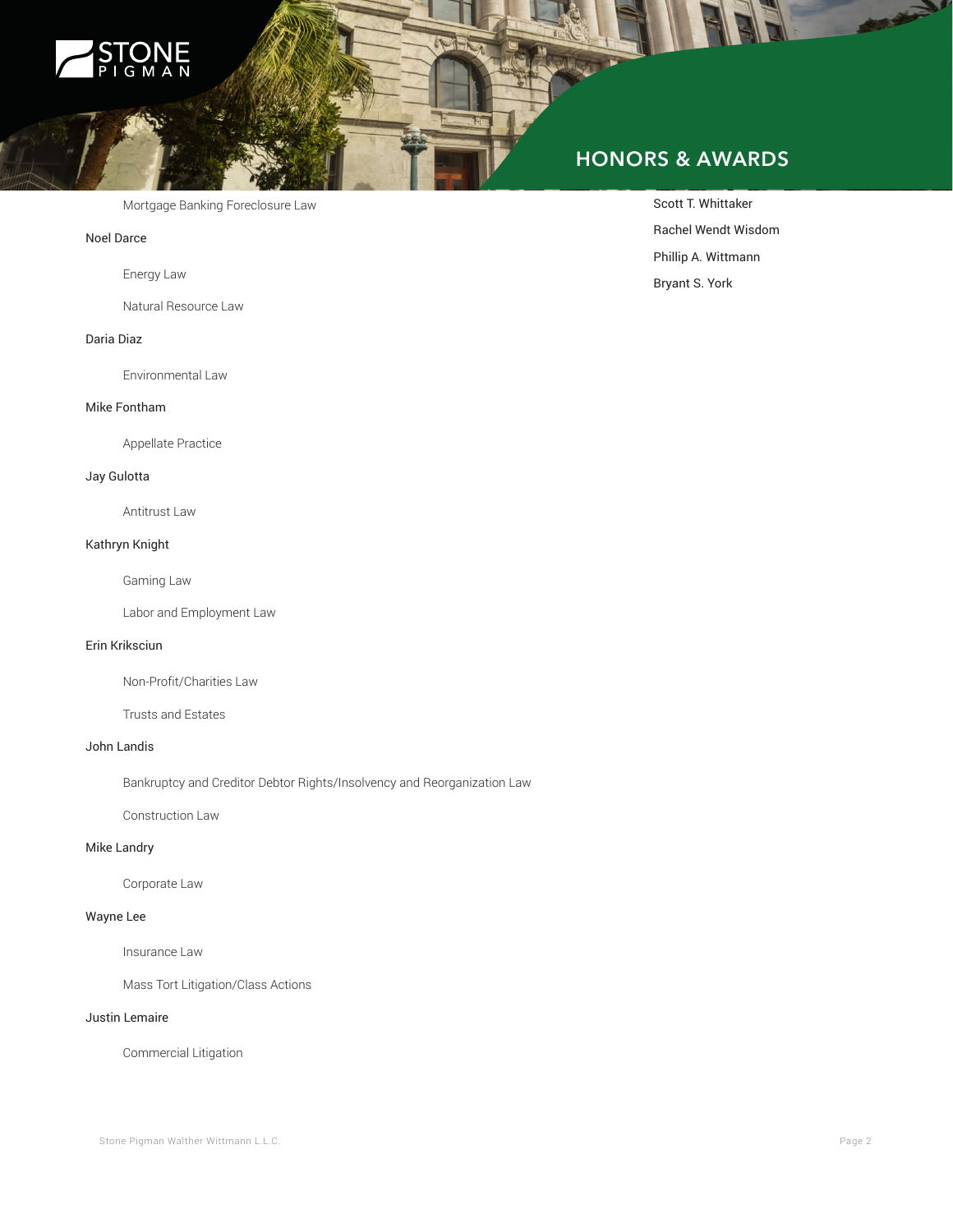

#### Heather Lonian

Mass Tort Litigation/Class Actions

#### Paul Masinter

Commercial Litigation

# Andy Mendez

Bankruptcy and Creditor Debtor Rights/Insolvency and Reorganization Law

# Larry Orlansky

Gaming Law

Legal Malpractice Law

#### John Overby

Trusts and Estates

#### Laura Plunkett

Trusts and Estates

#### Edward Poitevent

Energy Law

Oil and Gas Law

#### David Rieveschl

Corporate Law

Mergers and Acquisitions Law

Securities/Capital Markets Law

#### Michael Schneider

Land Use and Zoning Law

Real Estate Law

# Dana Shelton

Administrative/Regulatory Law

Energy Law